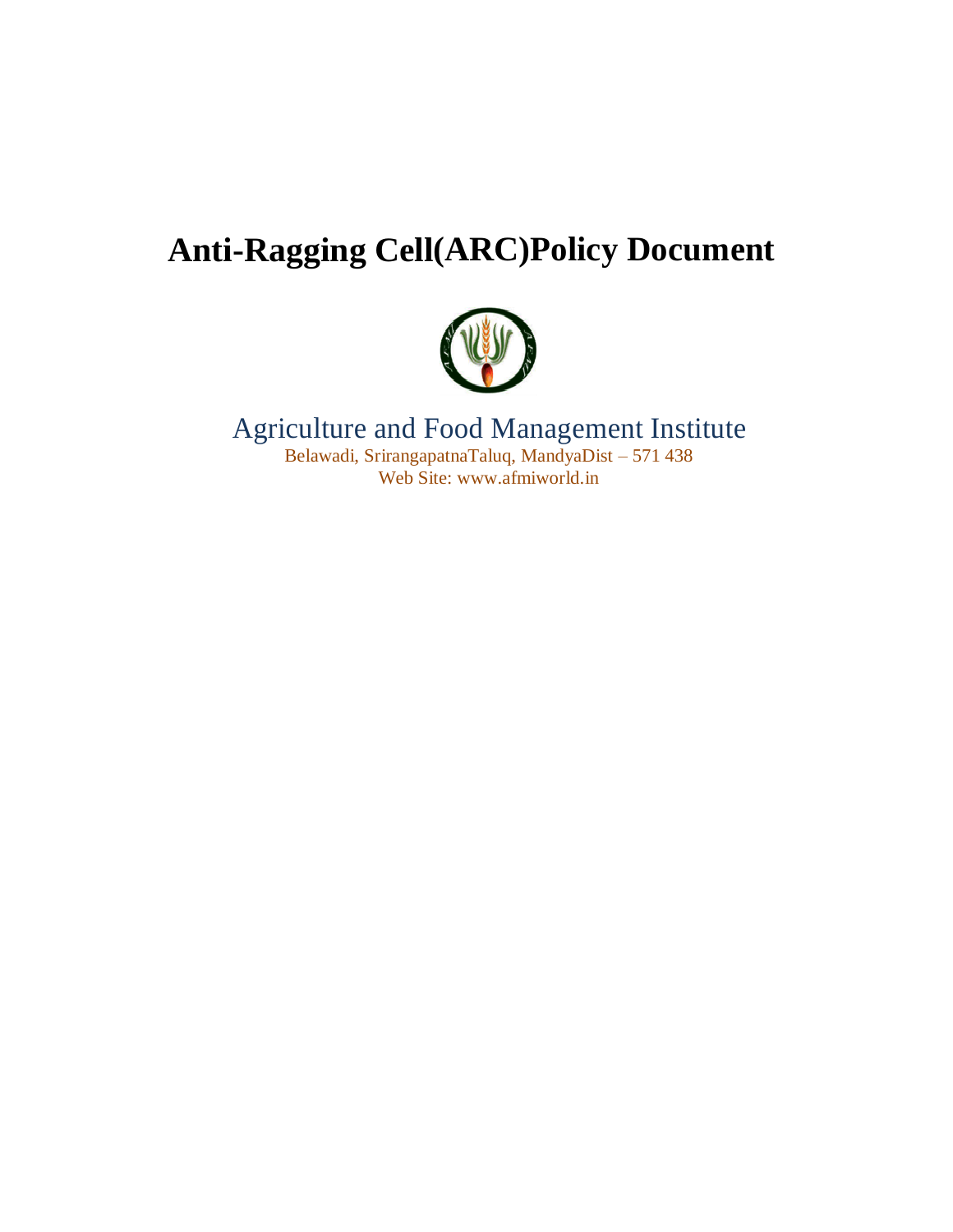#### **Preface**

Anti-Ragging Cell (ARC) of Agriculture and Food Management Institute, Mysore is established as an statutory body as an important integral to upkeep the safety and educational ambience on the campus and off the campus for its student community. The committee functions with the core objectives of up- holding and uplifting the mission of the institute and in doing so, enhances the quality of life at the campus.

The members of the committee shall carry out functions that are relevant within the scope of the Anti-Ragging Cell (ARC) policy by continuously contributing, monitoring and enforcing the guidelines drawn by the All India Council for Technical Education (AICTE), New Delhi.

The composition of Anti-Ragging Cell (ARC)Policy touches upon the functionality, procedure, principles, scope,ways, implementation and means of upholding the objectives set by the Anti- Ragging Cell (ARC) for the institute.

To give direction in upholding the Ragging free campus at the institute, this policy document will serve as a guide to the Anti-Ragging Cell (ARC) members as well as to its stakeholders.

To make this Policy document relevant, it is recommended that this work be reviewed and be revised periodically as the need arises.

Member Secretary Chairman

Prof. Ravi B I Prof. Saurab Sinha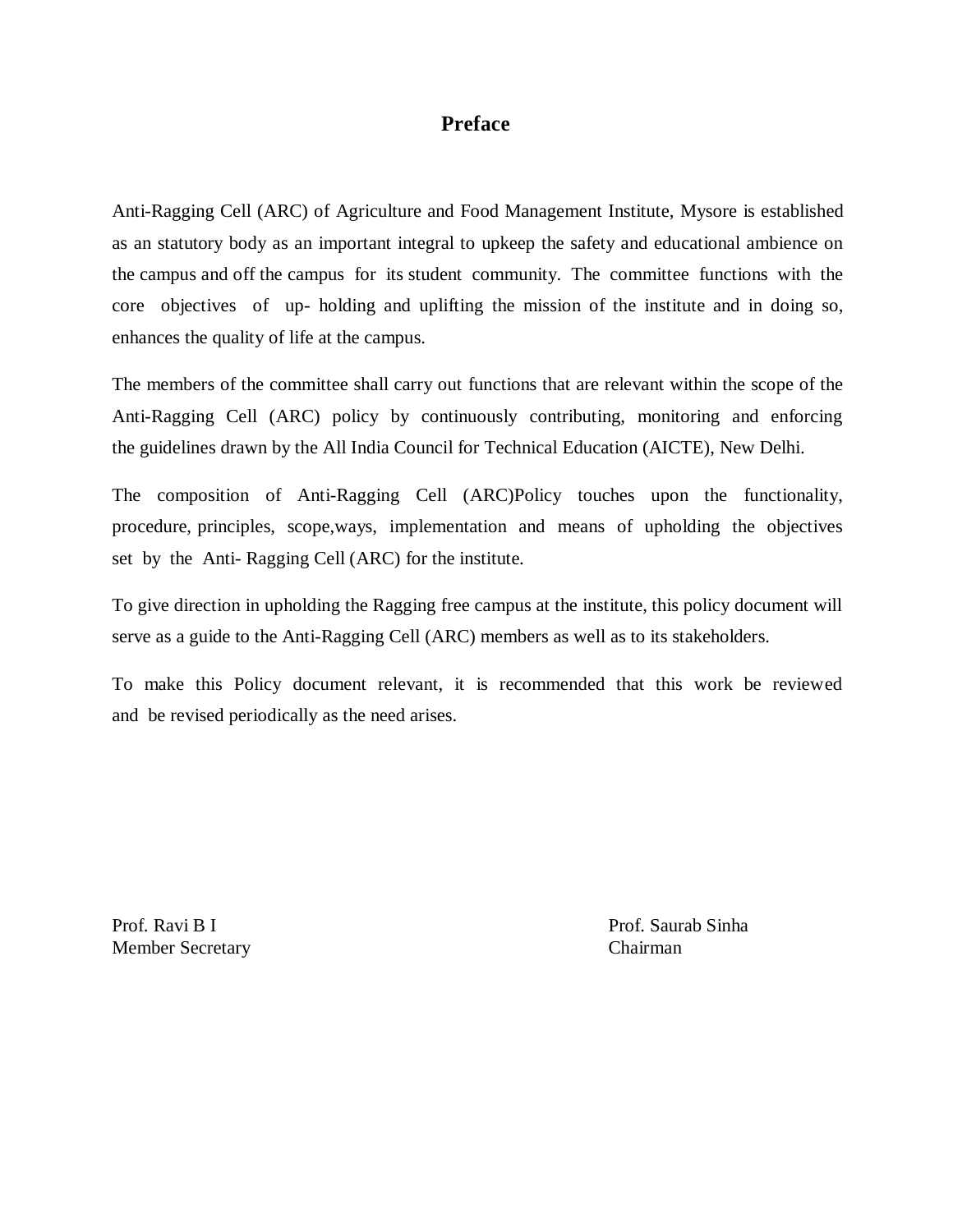## Declaration

I hereby declare the prominence of following policy document developed by the members of the anti-ragging committee headed by the chairman with its complete composition in regards to the better organization and monitoring the anti-ragging activities at our Institute. I approve the same for implementation hereafter.

Prof. Saurab Sinha **Director** 

Date:3/09/2020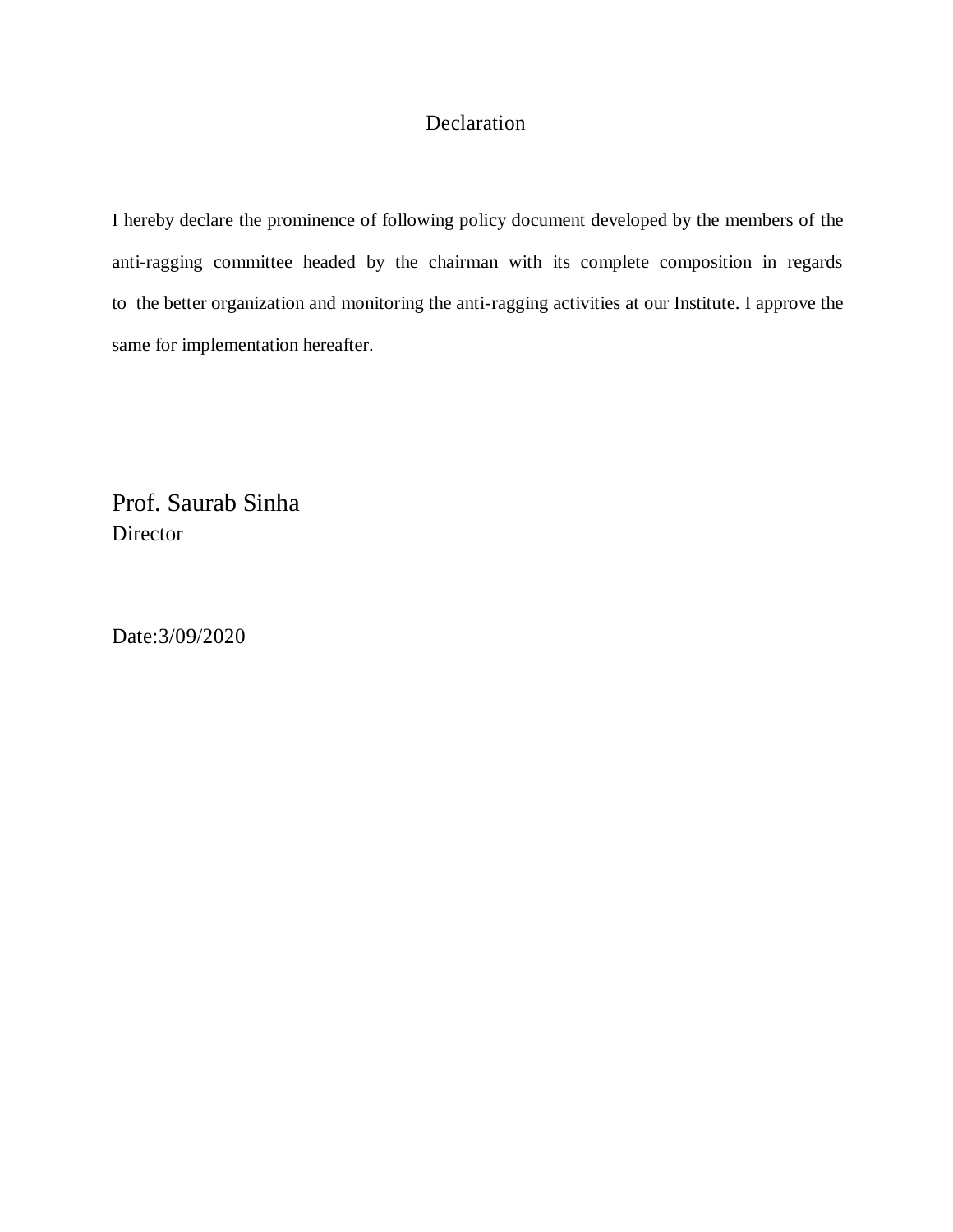1. Introduction to Anti-Ragging Cell (ARC)

Anti-Ragging Committee will be the Supervisory and Advisory Committee in preserving a Culture of Ragging Free Environment in the college Campus. The Anti-Ragging Squad- office bearers will work under the Supervision of Anti Ragging Committee and to engage in the works of checking places like Hostels, Buses, Canteens, Classrooms and other places of student congregation. Anti-Ragging Committee will be involved in designing strategies and action plan for curbing the Menace of Ragging in the college by adopting array of activities.

- 1.1. Objectives of ARC
- Ragging is a humiliating social crime. The foremost objectives of ARC are
- To prevent and protect the student community from being ragged or indulging in the act of ragging
- To bring awareness among the students about the ill effects of ragging, its impact on human life and consequences of involvement in the act of ragging
- To set up a monitoring system comprising of Anti Ragging Squad (ARS) to vigil the on campus and off campus situations to eliminate the chances of ragging cases
- To receive the complaints and resolve them through the ARC
- To initiate legal actions when required considering the intensity of ragging instances in case occur
- 1.2. What constitutes Ragging: Ragging constitutes one or more of any of the following acts:
	- 1.2.1.Any conduct by any student or students whether by words spoken or written or by an act which has the effect of teasing, treating or handling with rudeness a fresher or any other student;
	- 1.2.2.Indulging in rowdy or undisciplined activities by any student or students which causes or is likely to cause annoyance, hardship, physical or psychological harm or to raise fear or apprehension thereof in any fresher or any other student;
	- 1.2.3.Asking any student to do any act which such student will not in the ordinary course do and which has the effect of causing or generating a sense of shame,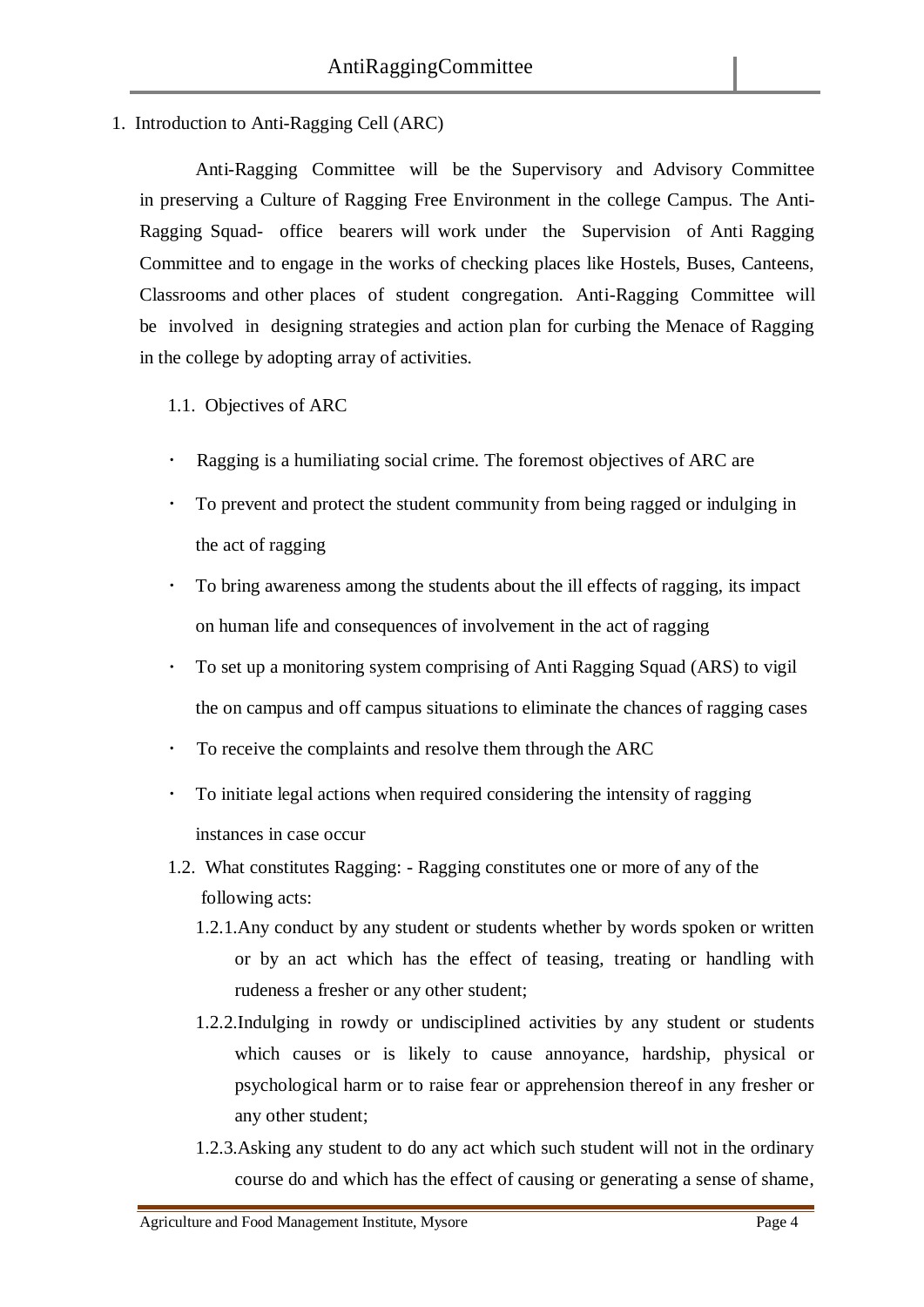or torment or embarrassment so as to adversely affect the physique or psyche of such fresher or any other student;

- 1.2.4.Any act by a senior student that prevents, disrupts or disturbs the regular academic activity of any other student or a fresher;
- 1.2.5.Exploiting the services of a fresher or any other student for completing the academic tasks assigned to an individual or a group of students.
- 1.2.6.Any act of financial extortion or forceful expenditure burden put on a fresher or any other student by students;
- 1.2.7.Any act of physical abuse including all variants of it: sexual abuse, homosexual assaults, stripping, forcing obscene and lewd acts, gestures, causing bodily harm or any other danger to health or person;
- 1.2.8.Any act or abuse by spoken words, emails, posts, public insults which would also include deriving perverted pleasure, vicarious or sadistic thrill from actively or passively participating in the discomfiture to fresher or any other student;
- 1.2.9.Any act that affects the mental health and self-confidence of a fresher or any other student with or without an intent to derive a sadistic pleasure or showing off power, authority or superiority by a student over any fresher or any other student.
- 2. Definitions and Actions

In view of the directions of the Hon'ble Supreme Court in SLP No. 24295 of 2006 dated 16-05-2007 and in Civil Appeal number 887 of 2009, dated 08-05-2009 to prohibit, prevent and eliminate the scourge of ragging.

F.No.37-3/Legal/AICTE/2009 – In exercise of the powers conferred under Section 23 read with Section 10 (b), (g), (p) and (q) of AICTE Act, 1987, the All India Council for Technical Education

3. Committee Members

| SI No | <b>Name</b>         | <b>Position</b>         |
|-------|---------------------|-------------------------|
|       | Prof. Saurab Sinha  | Chairman                |
|       | Prof. Rajeev C      | Member                  |
| 3     | Prof. Ameen Shariff | Member                  |
| 4     | Prof. Ravi B I      | <b>Member Secretary</b> |
| 5     | Prof. KalpanaKoppar | Member                  |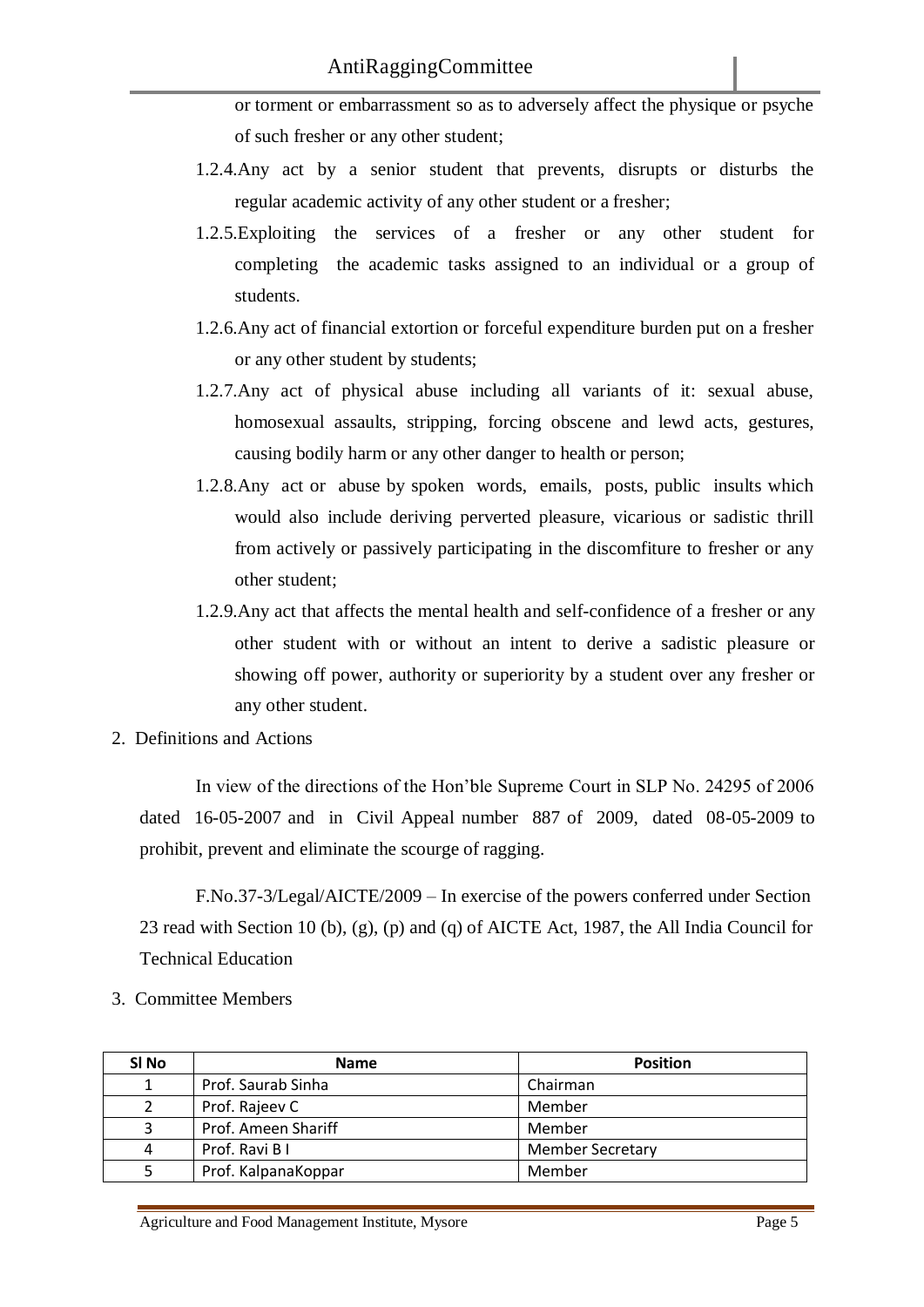3.1. Hierarchy of the committee



- 4. Roles and Responsibilities
	- 4.1. Chairman
		- 4.1.1.To ensure compliance with the provision of AICTE Regulation on Antiragging at the institution level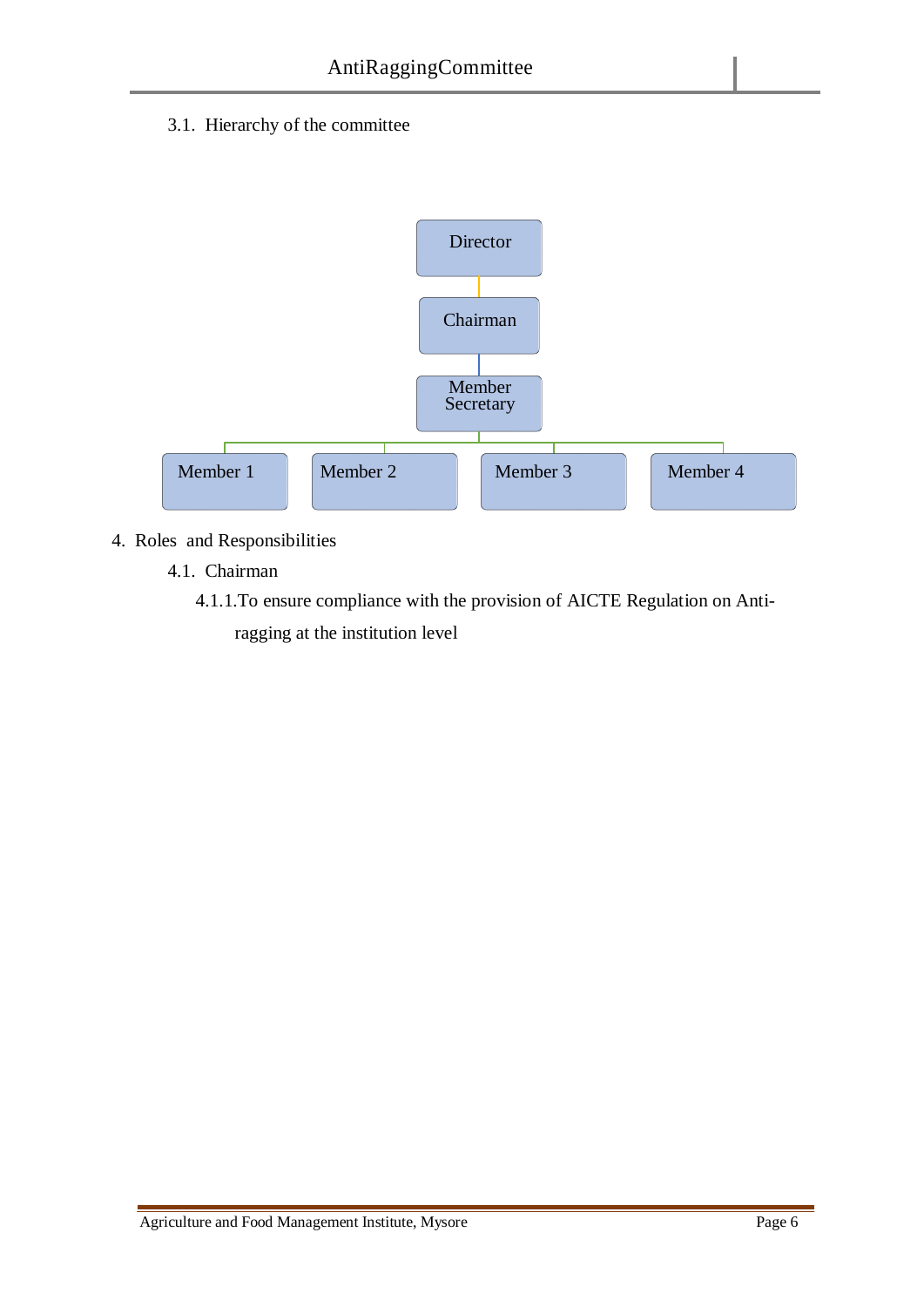- 4.1.2.To monitor and oversee the performance of an Anti-Ragging squad in prevention of ragging in the institution.
- 4.1.3.To take appropriate action in case an incident of ragging is reported by Anti- ragging Squad of the institute and to further inform/get approval of action to be taken from University Anti-Ragging Committee.
- 4.2. Member Secretary
	- 4.2.1.Devise mechanism for receiving, processing and addressing all information regarding incidence of ragging.
	- 4.2.2.Devise and promote a credible anti-ragging policy in college.
	- 4.2.3.Advise Disciplinary Committee and sub committees on new policies or directives on handling cases of ragging (as applicable) from time to time.
	- 4.2.4.Sensitization of employees towards cases of ragging.
	- 4.2.5.Seek advice of expert to handle complicated grievance cases related to ragging apart from advise by other committee(s) if need arises.
	- 4.2.6.Compile/ submit biannual basis, the grievance summary report (on cases related to ragging) if any along with recommendations.
	- 4.2.7.Maintain all records, statements, actions and other correspondences related to ragging cases.
	- 4.2.8.Discuss major cases of ragging to generate awareness amongst students and faculty.
	- 4.2.9.Ensure the formation of the various cells and committees and their proper functioning
	- 4.2.10. Take an appropriate decision with regard to punishment depending on the facts of each incident of ragging and nature and gravity of the incident of ragging.
- 4.3. Members
	- 4.3.1.Devise policies to supervise and advise in preserving a Culture of Ragging Free Environment in the college Campus.
	- 4.3.2.Engage squad team in the works of checking places like Hostels, Buses, Canteens, Classrooms and other places of student gathering.
	- 4.3.3.Design strategies and action plan for curbing the Menace of Ragging in the college by adopting array of activities.
	- 4.3.4.Adopt a range of positive reinforcement activities for orienting students and molding their personality for a better cause.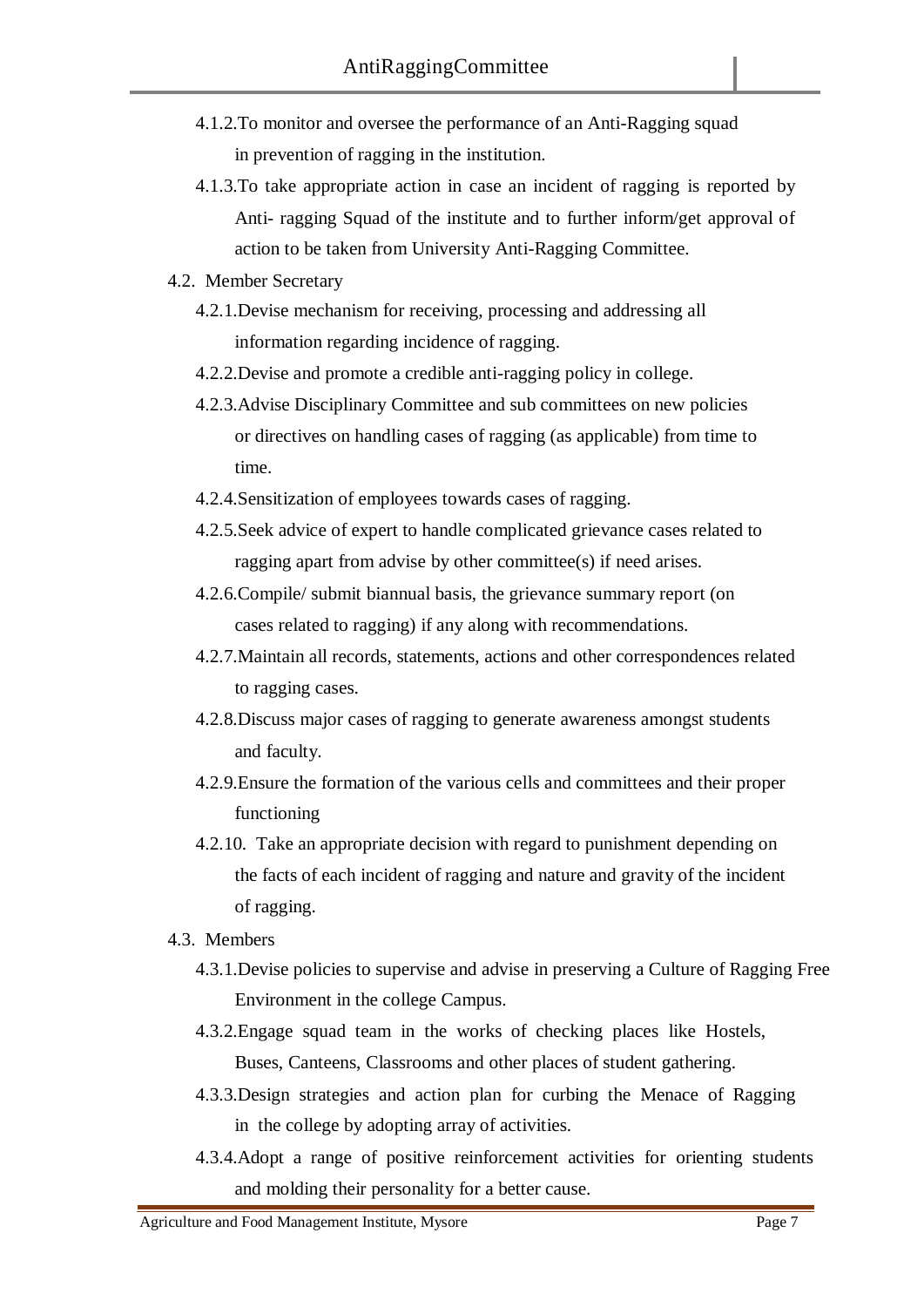### 5. Anti Ragging Squad

5.1. Formation

Mobile squad shall be formed from time to time to facilitate up keeping and upholding the objectives of the cell. The cell so formed shall be with the approval of the chairman and known only to ARC.

5.2. Roles

The Anti-ragging squad is formed for overseeing the implementation of the recommendations of the anti-ragging committee.

- The Anti-Ragging Squad shall be maintaining vigil, oversight and patrolling functions and shall remain mobile, alert and active at all times in the campus.
- In any case of ragging sighted, the situation shall be secured, reported to the Anti-

Ragging Cell for further course of actions

## 6. Duties of Ragging Grievant or Witness

Ragging is a very prohibited and punishable offense by law. If any ragging instances take place, then the following guidelines will help you,

- 1. Do not panic or get scared, start walking towards principal's office
- 2. Do not abuse back or try to answer or to settle the issue on spot
- 3. Immediate help could be requested from any of the Anti-Ragging Cell (ARC) members or AFMI staff members who are found in the nearest distance
- 4. If ragging is observed by a third person then the same may be immediately brought to the notice of any of the Anti-Ragging Cell (ARC) members or AFMI staff members for help in the nearest distance
- 5. A written complaint has to be submitted to the Anti-Ragging Cell (ARC) describing the ragging instance completely with date, time and place of happening
- 6. The complaint should contain the identity of the complainant and the identity of the alleged
- 7. The complainant should submit the complaint in person to any of the Anti-Ragging Cell (ARC) members
- 8. The confidentiality of the complainant and any other applicable issues shall be maintained by maintained by the maintained by the maintained by the maintained by the maintained by the maintained by the maintained by the maintained by the maintained by the maintained by the maintained by the maintai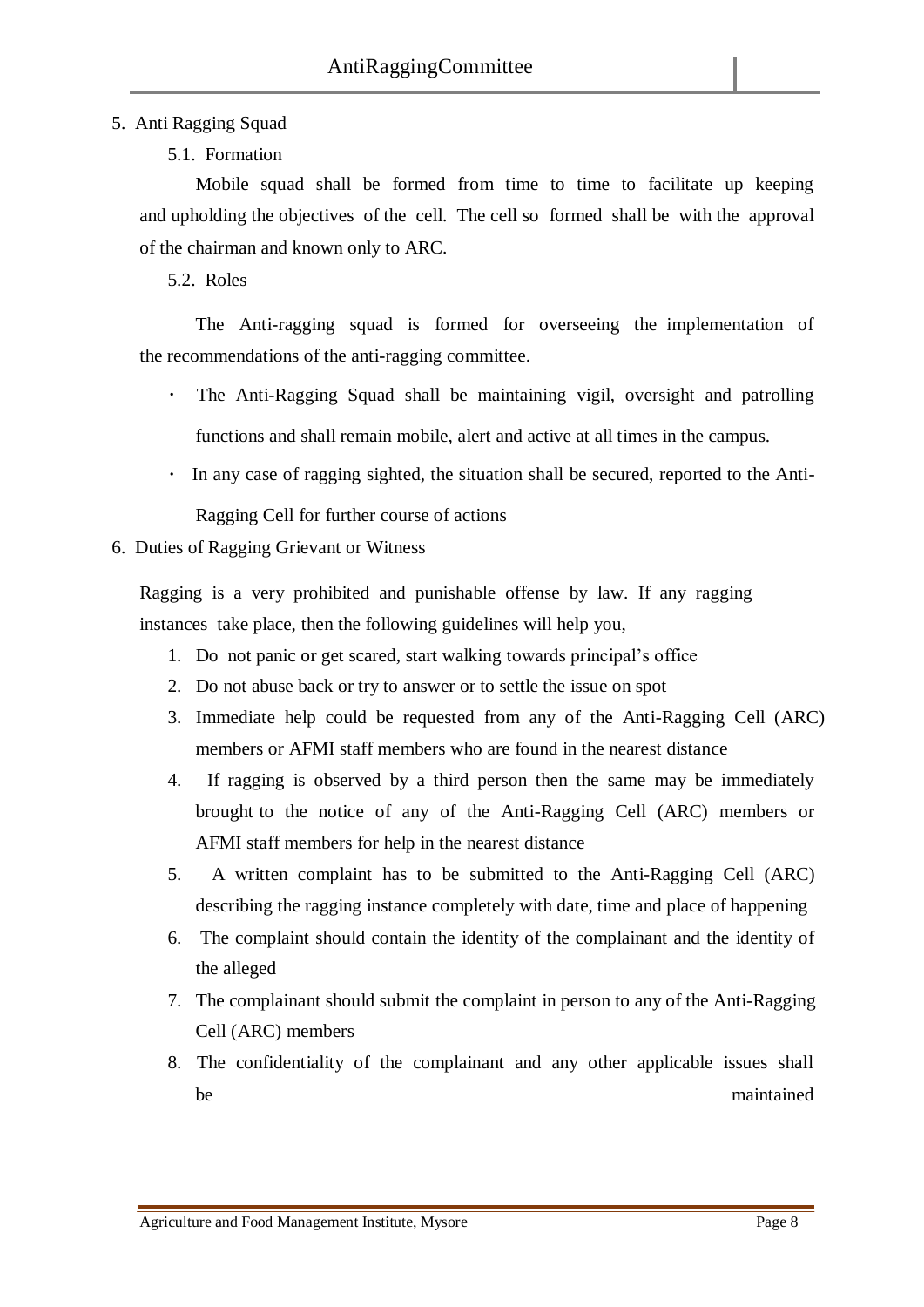7. Redressal of Ragging Cases

In case of any ragging case reported

- 1. If the ragging instance is reported to be in occurrence, then the Anti-Ragging Cell (ARC) members shall immediately arrange for securing the complainant and/or victim
- 2. The victim should be taken for counseling
- 3. A written complaint shall be received from the complainant and/or victim describing the full details instance, date, time and place of occurrence
- 4. The complainant's and/or victim's identity such as name, branch, semester, section, contact number, e-mail id, parent's name, parent's contact shall be obtained
- 5. The allege d's identity such as name, branch, semester, section, contact number, email id, parent's name, parent's contact shall be obtained
- 6. The complaint shall be noted down in the Ragging Complaints Book with the member secretary
- 7. The complaint shall be documented in the file with member secretary
- 8. The complaint shall be brought to the notice of the chairman
- 9. A hearing shall be held in consultation with the chairman to resolve the issue to decide upon the action
- 10. The actions against the alleged if found guilty shall be recommended by the Anti- Ragging Cell (ARC) to the Head of the institution in reference to the recommended actions by the AICTE, New Delhi and supreme court orders

#### **8.** Actions

- 1. The punishment to be meted out to the persons indulged in ragging has to be exemplary and justifiably harsh to act as a deterrent against recurrence of such incidents.
- 2. Every single incident of ragging a First Information Report (FIR) must be filed without exception by the institutional authorities with the local police authorities.
- 3. The Anti-Ragging Committee of the institution shall take an appropriate decision, with regard to punishment or otherwise, depending on the facts of each incident of ragging and nature and gravity of the incident of ragging.